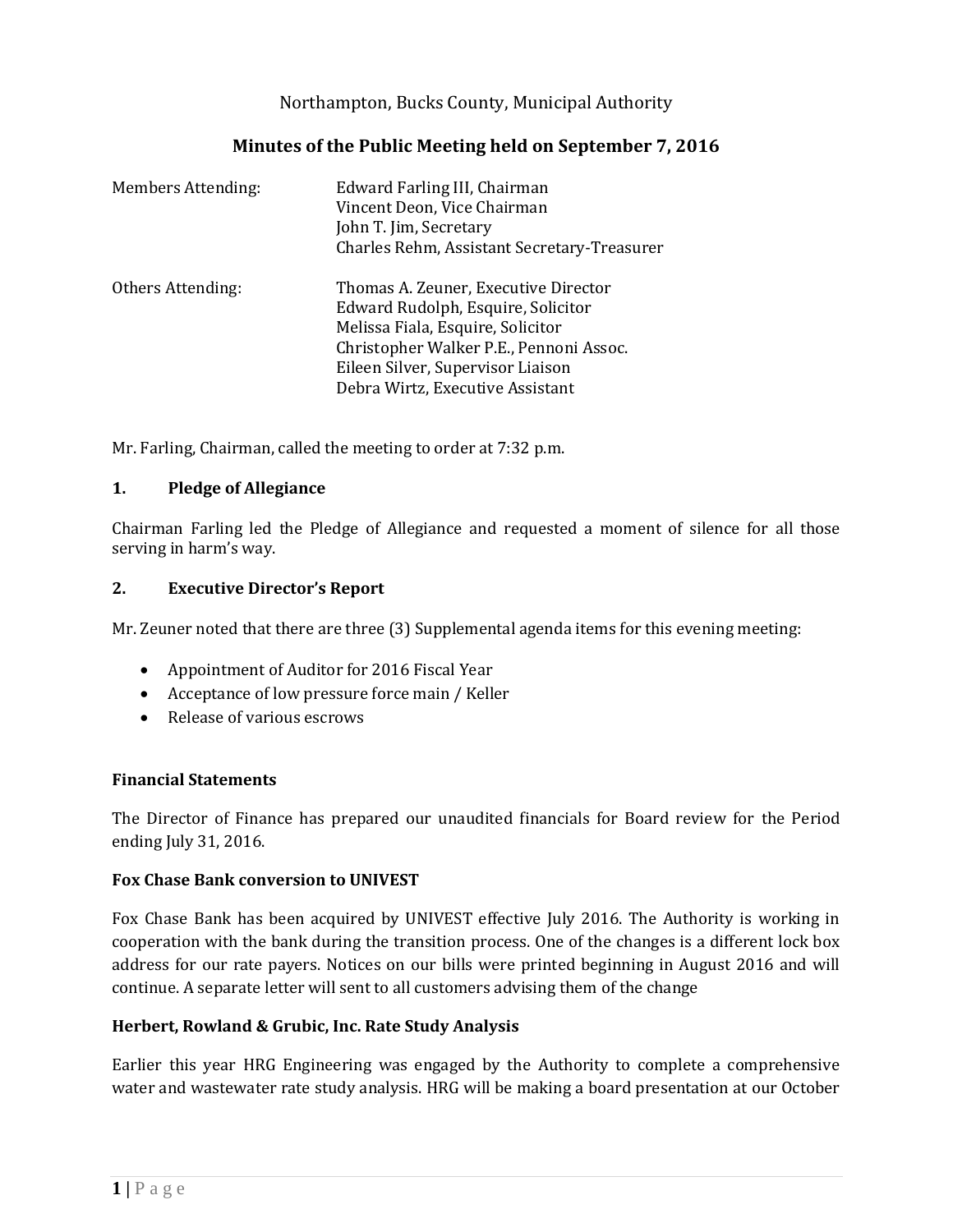meeting for consideration into the Authority's 2017 Operational & Capital Budgets scheduled for deliberation and adoption at our November 2016 Board meeting.

## **Northampton Days**

The Authority will be participating in the Northampton Days festivities on Sunday September 11, 2016. Back by popular demand we will be giving away insulated lunch bags with the Authority logo.

## **3. Citizens' Concerns**

Clifford Locasle New Road, express concerns regarding PFOA's and PfOM's.

## **4. Approval of the Minutes of August 3, 2016**

A motion (Jim-Rehm) made to approve the Minutes of July 3, 2016 passed with 4 ayes.

## **5. Check Requisitions / Accounts Payable**

A motion (Rehm-Jim) adopting a resolution to approve **Revenue Fund Requisition No. 2090** dated August 17, 2016 in the amount of \$333,305.62 passed with 4 ayes.

The major items paid under Requisition No. 2090 are as follows: Abel Recon - \$15,110.00; BCWSA – Water - \$202,120.64; Eurofins QC - \$1,223.60; HD Supply. - \$1,379.34; Herbert, Rowland & Grubic, Inc. - \$1,416.50; Independence Blue Cross - \$10,416.13; Josephine Chan - \$2,625.01; Line Systems Inc. - \$1,134.09; PECO - \$3,639.99; Phila Business Fords - \$1,716.21; Teamsters Health and Welfare Fund - \$17,838.72 and & \$70,000.00 for payroll.

A motion (Rehm-Jim) adopting a resolution to approve **BRI Fund Requisition No. 563** dated August 17, 2016 in the amount of \$405,160.74 passed with 4 ayes.

A motion (Rehm-Jim) adopting a resolution to approve **Revenue Fund Requisition No. 2091** dated August 31, 2016 in the amount of \$572,699.16 passed with 4 ayes.

The major items paid under Requisition No. 2091 are as follows: BCWSA - Sewer - \$311,955.92; Guardian - \$3,576.17; JH Shanahan - \$3,815.00; Karl Hops Inc. - \$1,628.06; PECO - \$12,528.89; Pennoni Assoc. Inc. - \$66,490.43; Rio Supply Inc. - \$39,940.70; TD Card Services - \$1,358.44; Traffic Control Service - \$2,892.80; \$70,000.00 for payroll and BCWSA Disputed - \$48,976.43.

A motion (Rehm-Jim) adopting a resolution to approve **Revenue Fund Requisition No. 2092** dated September 7, 2016 in the amount of \$88,583.95 passed with 4 ayes.

The major items paid under Requisition No. 2092 are as follows: Analytical Laboratories - \$3,520.00; Council Rock School District - \$2,960.67; County Builders - \$2,607.40; EDW Builders. - \$2,750.00; EJ USA Inc. - \$1,074.42; Flow Assessment - \$10,525.00; Link Computer Corp. - \$3,362.00; Manko, Gold, Katcher & Fox LLP - \$7,884.96; PECO - \$1,189.99; Right Steps Daycare - \$2,336.00; Rite Aid Corp. - \$2,445.25; Rudolph Clarke LLC - \$20,030.00; TCG Realty - \$1,611.27; Teamsters Health and Welfare Fund \$17,838.72; US Postal Service - \$5,000.00.

A motion (Rehm-Jim) adopting a resolution to approve **BRI Fund Requisition No. 564** dated September 7, 2016 in the amount of \$97,047.38 passed with 4 ayes.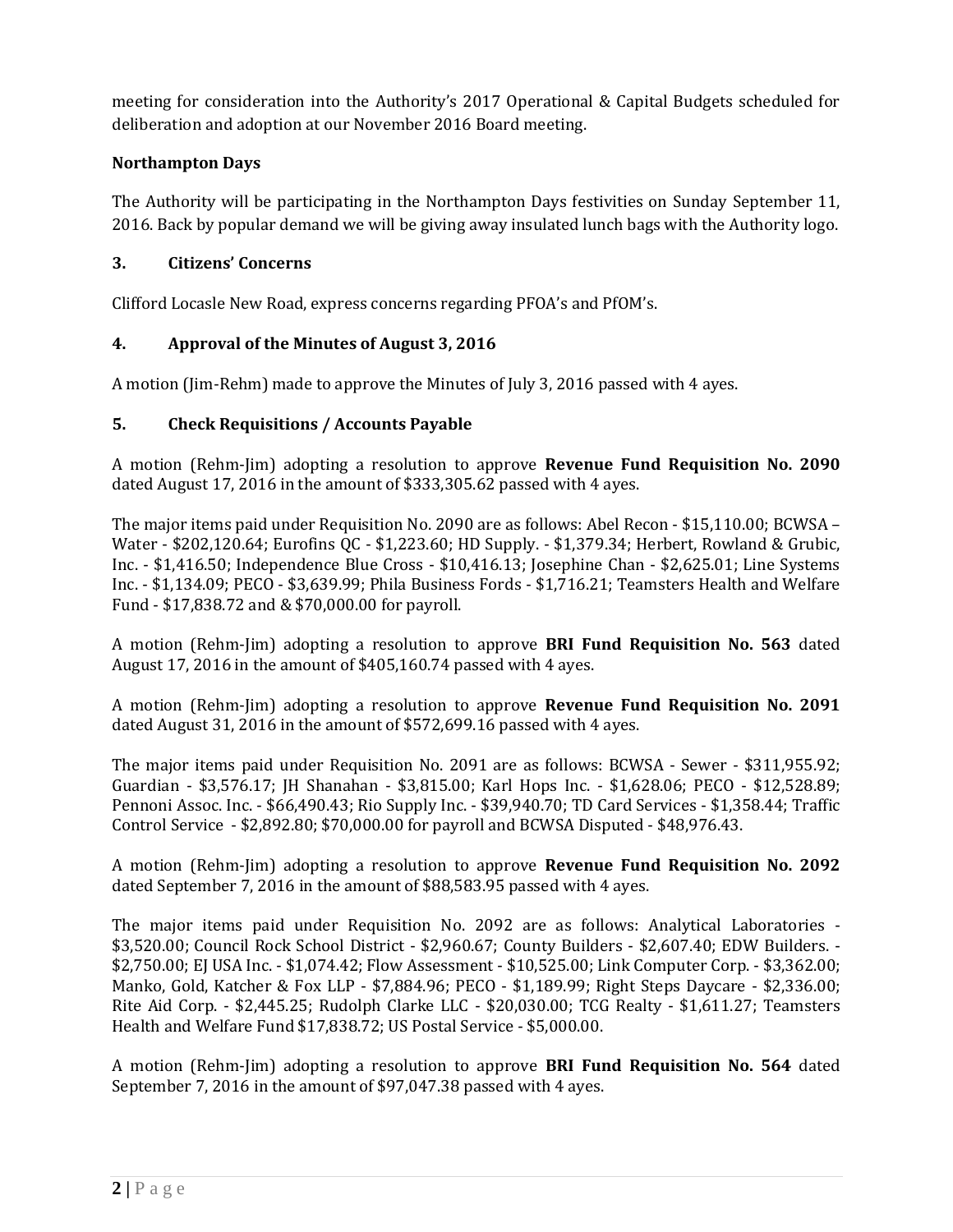# **6. Resolution No. 2016-1173 – Grant Application / Commonwealth Finance Authority**

## A motion (Deon-Farling) made:

*Be it RESOLVED, that the Northampton, Bucks County, Municipal Authority of Bucks County hereby request an PA Small Water and Sewer Program grant of \$400,000.00 the Commonwealth Financing Authority to be used for C.I.P.P. Lining and manhole rehabilitation.*

*Be it FURTHER RESOLVED, that Northampton, Bucks County, Municipal Authority the Applicant does hereby designate Thomas A. Zeuner, Executive Director and Edward Farling (Chairman) as the official(s) to execute all documents and agreements between the Northampton, Bucks County, Municipal Authority and the Commonwealth Financing Authority to facilitate and assist in obtaining the requested grant,* passed with 4 ayes*.*

## A motion (Deon-Farling) made:

*I, John T. Jim, duly qualified Secretary of the Northampton, Bucks County, Municipal Authority, Bucks County, PA hereby certify that the forgoing is a true and correct copy of a Resolution duly adopted by a majority vote of the Northampton, Bucks County, Municipal Authority at a regular meeting held September 7, 2016 and said Resolution has been recorded in the Minutes of the Northampton, Bucks County, Municipal Authority and remains in effect as of this date.*

*IN WITNESS THEREOF, I affix my hand and the seal of the Northampton, Bucks County, Municipal Authority, this 7th day of September 2016,* passed with 4 ayes*.*

# **7. Feasibility Review – Sanitary Sewer - Newtown Richboro and Holland Roads**

NBCMA requested Pennoni Engineers to perform a feasibility study for a low pressure sanitary sewer system in the area of Newtown Richboro Road and Holland Road. The study was authorized by the NBCMA Board at their public meeting on July 6, 2016. NBCMA authorized the study in response to a petition received from a majority of the property owners. Pennoni presented the report with monetary projections. There was some discussion with residents from the affected area. No action was taken.

## **8. Resolution No. 2016-1170-Sanitary Sewer Lateral Program Adding Article VII to the Rates, Rules and Regulations**

A motion (Deon-Rehm) made that the Northampton, Bucks County, Municipal Authority Board adopt Resolution No. 2016-1170, amendment to Rates, Rules and Regulations. A Resolution of the Northampton, Bucks County, Municipal Authority amending Article VII for the Authority's sanitary sewer lateral program passed with 4 ayes.

## **9. Resolution No. 2016-1171 – Professional Services Arbitrator regarding BCWSA vs. NBCMA**

A motion (Farling-Rehm) made that the Northampton, Bucks County, Municipal Authority Board approve Resolution 2016-1171 as follows: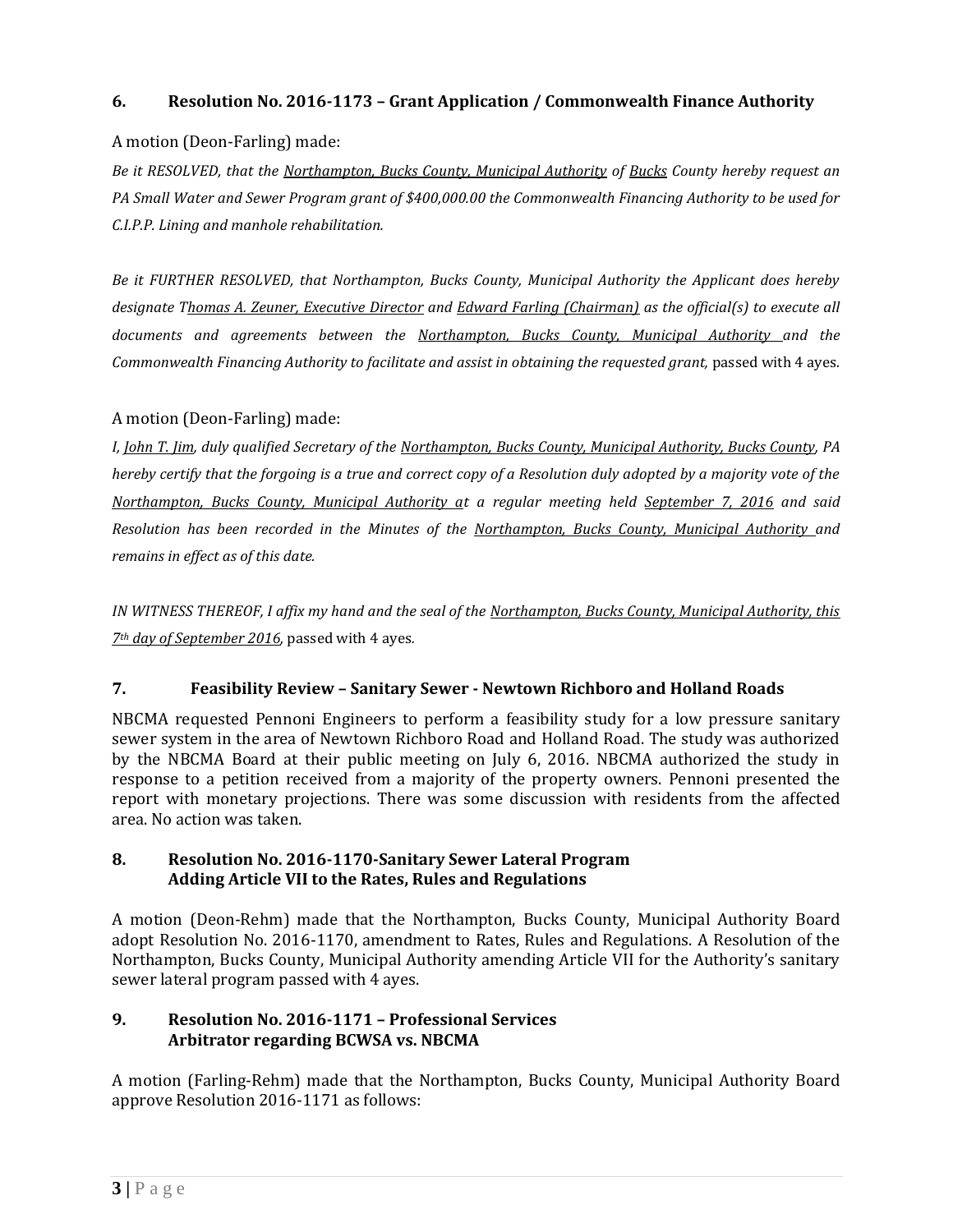*WHEREAS, Northampton, Bucks County, Municipal Authority ("Authority") in 1965 entered into an agreement ("1965 Agreement") with Bucks County Water and Sewer Authority ("Bucks Authority") regarding the construction, maintenance and operation of The Neshaminy Interceptor; and* 

*WHEREAS, the Authority and the Bucks Authority dispute, inter alia, the enforceability and applicability of the 1965 Agreement and the calculation of sewer rates charged to the Authority by the Bucks Authority; and*

*WHEREAS, the Authority and the Bucks Authority have agreed to arbitrate these disputed matters; and*

*WHEREAS, the Authority and the Bucks Authority have jointly agreed to engage James Laskey, Esq. to serve as the Arbitrator to arbitrate the various matters in dispute at a rate of \$500.00 hour, to be born equally by the Authority and the Bucks Authority, subject to the terms of an Arbitration Agreement, which will be jointly prepared by the Authority and the Bucks Authority.*

*NOW, THEREFORE, BE IT RESOLVED, that this Authority does hereby approve of the engagement of James Laskey, Esq. to serve as the Arbitrator in the matters of dispute referenced herein, subject to the terms of an Arbitration Agreement to be prepared by the Authority and the Bucks Authority* passed with 4 ayes.

# **10. Resolution No. 2016-1172 New Signature Card for Fox Chase Bank**

A motion (Deon-Jim) made that the Northampton, Bucks County, Municipal Authority Board adopt Resolution No. 2016-1172 to approve and execute new signature cards for Fox Chase Bank for the Authority accounts removing former Board member Michelle Held as an authorized signer of NBCMA accounts passed with 4 ayes.

# **11. Consent Order & Agreement with Pennsylvania Department of Environmental Protection**

A motion (Deon-Farling) made that the Northampton, Bucks County, Municipal Authority Board enter into a Consent Assessment of Civil Penalty under Section 605 of the Clean Streams Law in the amount of \$13,300.00 with a cover letter stating the Authority's objection to certain wording in the assessment passed with 4 ayes.

# **12. Release of cash escrows/ various projects**

A motion (Farling-Jim) made that the Northampton, Bucks County, Municipal Authority Board approve the cash escrow releases for the following projects, passed with 4 ayes.

|           | <b>EDW Builders</b>                              | \$2750.00 |
|-----------|--------------------------------------------------|-----------|
|           | Council Rock School District (Churchville Elem.) | \$1505.67 |
|           | Council Rock School District (CRSD South)        | \$1455.00 |
| $\bullet$ | Rite Aid Corporation                             | \$2445.25 |
|           | <b>Right Steps Daycare</b>                       | \$2336.00 |